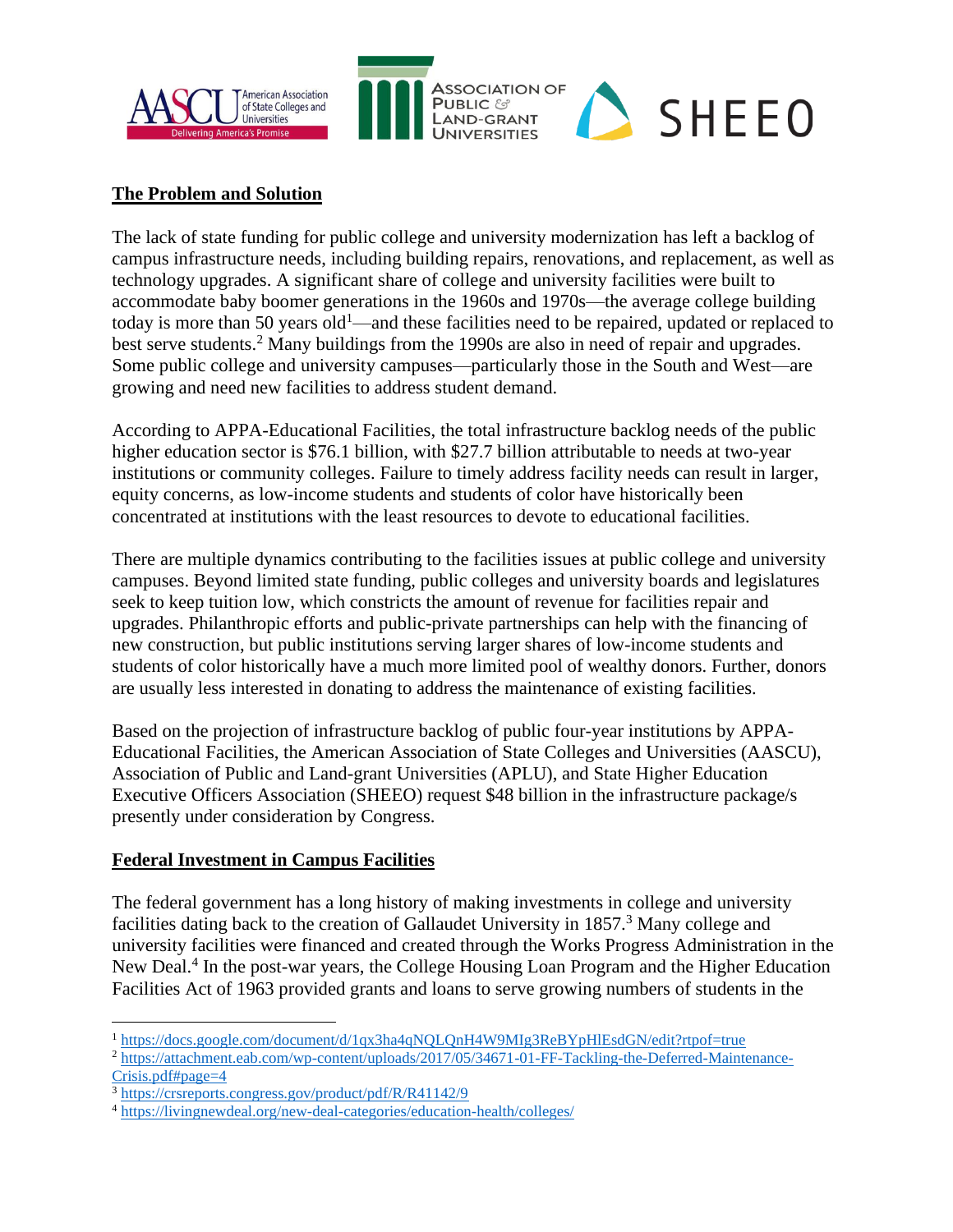post-war years. The Higher Education Act series of reauthorization measures included grants and loans for academic facilities until the early 1990s. According to the Congressional Research Office, the Academic Facilities Construction Grants were last funded in 1991, and the HBCU Capital Financing Program was crafted in the 1992 reauthorization. However, with few exceptions, there is no longer federal grant funding to help most public colleges and universities address capital needs.

### **Policy Intervention**

Through a legislative recovery and infrastructure package, the federal government can help address this issue. The American Jobs Plan proposes \$12 billion to address community college infrastructure but fails to address the needs of public four-year colleges and universities.

Equity-focused facilities investments at public four-year colleges and universities can expand institutional capacity, modernize existing facilities, create cost savings in the form of energy efficiency, and upgrade technology to ensure that all students attending public colleges and universities have access to  $21<sup>st</sup>$  century technology and learning experiences.

The higher education infrastructure funding package should be inclusive of four-year institutions with the following structure:

(a) Allows the Secretary of Education to determine the criteria for prioritizing funding distributions for institutions that serve low-income students (b) States and territories would create plans to demonstrate how they would meet program criteria and administer the funding to institutions (c) Includes a state matching component to ensure federal funding supplement, but not

supplant, existing state investment in higher education facilities

The proposal places an emphasis on infrastructure support for educational facilities, related technologies, and energy efficiency. Institutions that serve a high number of low-income students, as defined by Pell eligibility, are given priority to help meet equity goals.

A framework that gives the Secretary discretion in establishing criteria and approving state plans will be the most beneficial for both guaranteeing equity and for allowing the flexibility that works with each state's specific needs in their public higher education sector and targets funding to institutions in most need. This approach is preferrable to legislation that overly prescribes distribution of funds based on enrollment indicators or thresholds.

Additionally, \$48 billion in funding would address the projections of backlog by APPA-Educational Facilities.

### **Proposed Bill Text**

Adapted and modified text from the Construction, Reconstruction, and Renovation of Academic Facilities title of the [1986 Higher Education Act Reauthorization.](https://www.congress.gov/99/statute/STATUTE-100/STATUTE-100-Pg1268.pdf)

### **Purposes**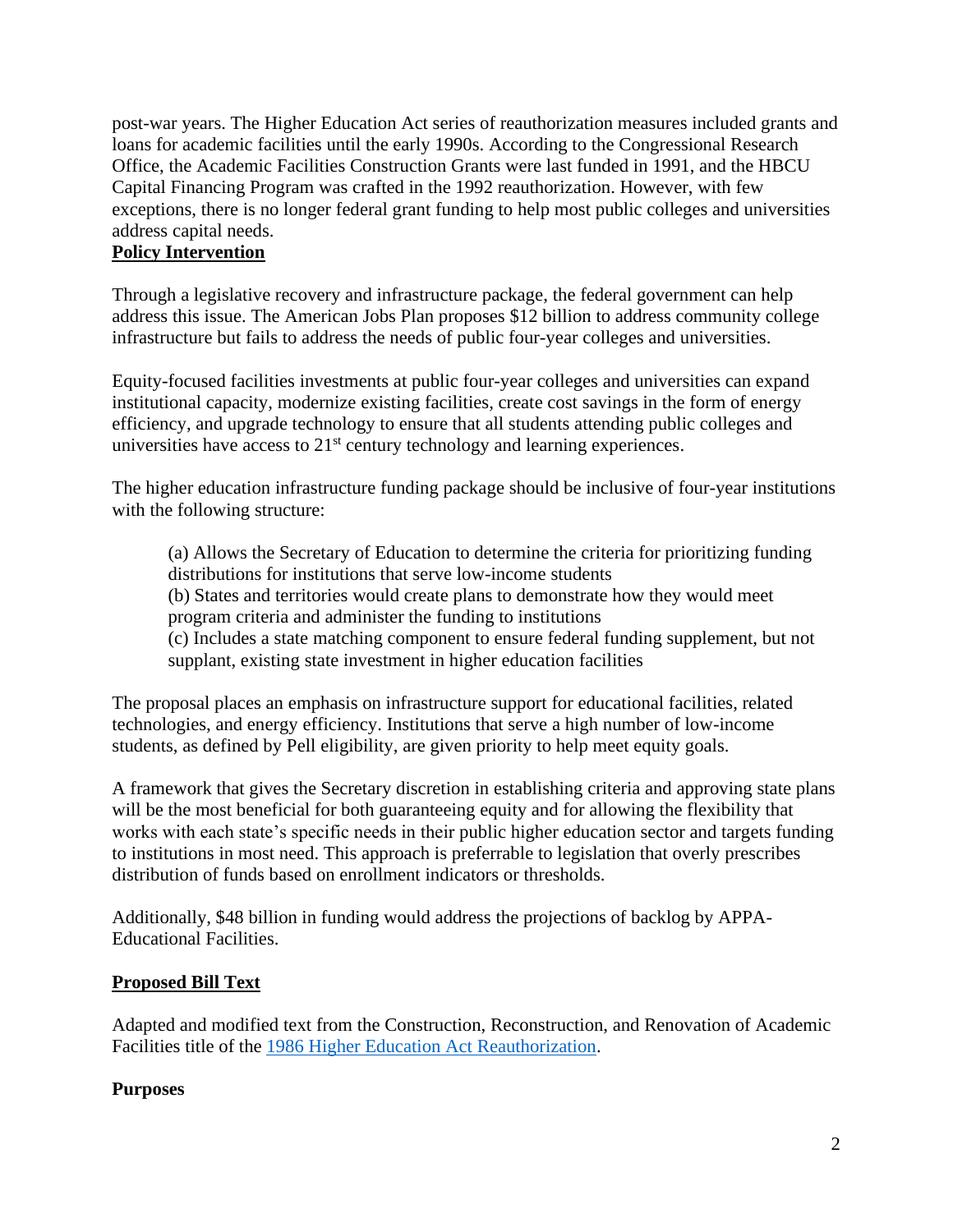- The Secretary shall carry out programs of financial assistance to four-year public institutions of higher education and to higher education building agencies for the modernization, renovation, or repair of academic facilities that are primarily used for instruction and research, including modernization, renovation, and repairs that enhance energy efficiency.
- The primary purpose of such assistance is to enable institutions to:
	- $\circ$  Be accessible to people with disabilities through compliance with the Americans with Disabilities Act of 1990 [\(42 U.S.C. 12101](http://uscode.house.gov/quicksearch/get.plx?title=42§ion=12101) et seq.) and section 504 of the Rehabilitation Act of 1973 [\(29 U.S.C. 794\)](http://uscode.house.gov/quicksearch/get.plx?title=29§ion=794)
	- o Ensure environmental protection or health and safety programs mandated by Federal, State, or local law, if such requirements were not in effect at the time such facilities were constructed; or
	- o More efficiently use available energy and water resources
	- o Construct, reconstruct, expand, or renovate academic research and instructional instrumentation and facilities, including libraries, and to acquire and maintain special research and instructional instrumentation and equipment
	- o Provide facilities for advanced skill training programs that relate to emerging technologies and skill needs
	- o Preserve significant architecture
	- o Address deferred maintenance
	- o Expand enrollment capacity to serve in-state students
	- o Modernize technological infrastructure, including in classrooms and campuses with high-speed broadband sufficient for digital and hybrid learning
	- o Extend the life or replace basic systems and components
- Prohibitions. No funds may be used for:
	- o The operations costs of systems, equipment, or facilities
	- o Modernization, renovation, or repair of stadiums or other facilities primarily used for athletic contests or exhibitions or other events for which admission is charged to the general public
	- o Modernization, renovation, or repair of facilities primarily used for administrative offices, dormitories, or other facilities that are not primarily used to educate students

### **State Plan**

- Any state desiring to participate in the grant program shall have an agreement submitted to the Secretary through the State agency designated in such agreement. The State plan should
	- o Provide that the plan be administered by the State entity with standards and methods which are consistent with basic criteria established under the purposes of the law
	- o Determine the relative priorities of eligible projects submitted by institutions of higher education within the State
	- o Provide for accounting procedures necessary to assure proper disbursement of Federal funds
	- o Provide a plan to the Secretary on how funds will be distributed to benefit institutions that serve high populations of low-income students in the State, as defined by Pell eligibility.